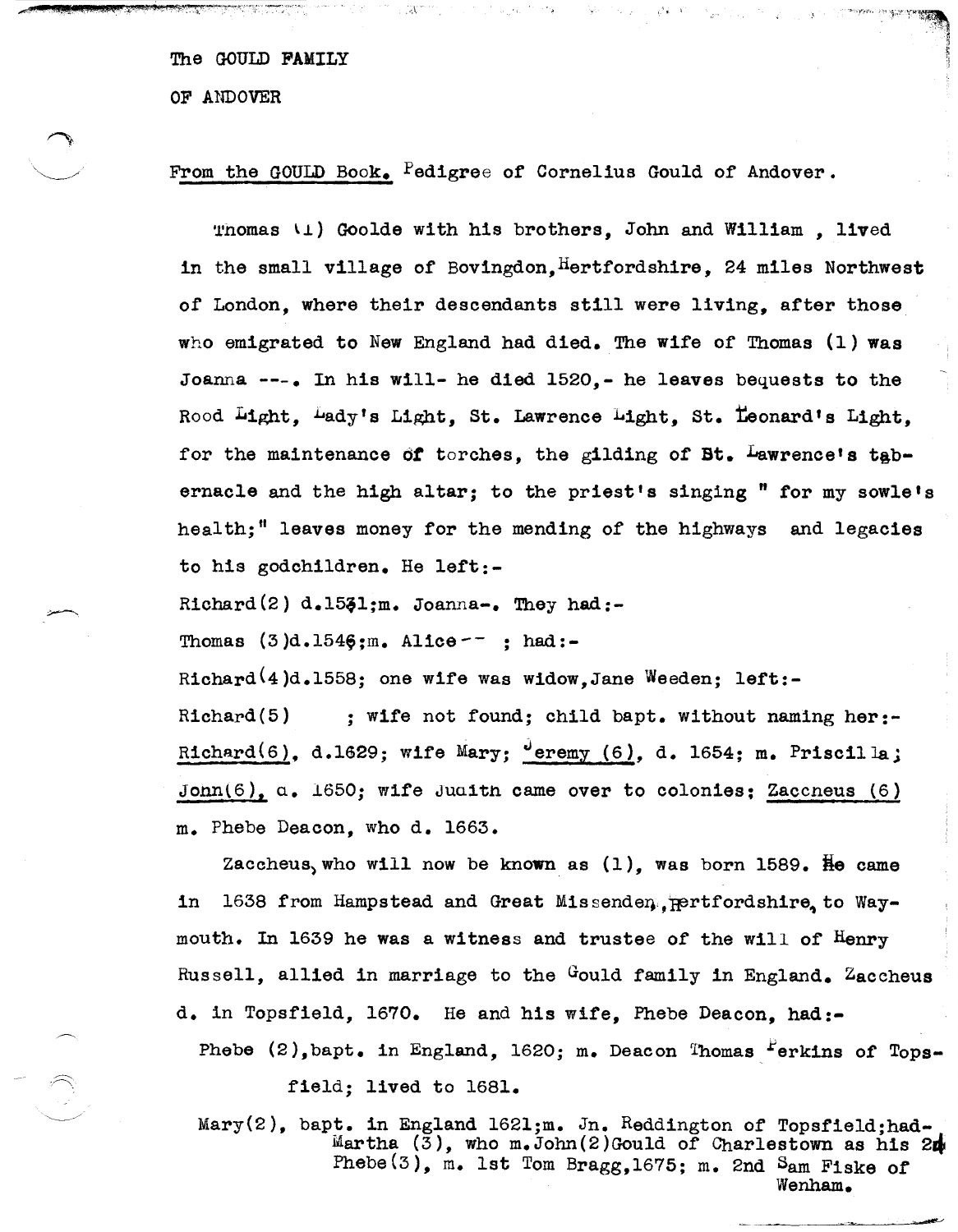

son; she d. 1825; Joseph d. 1803.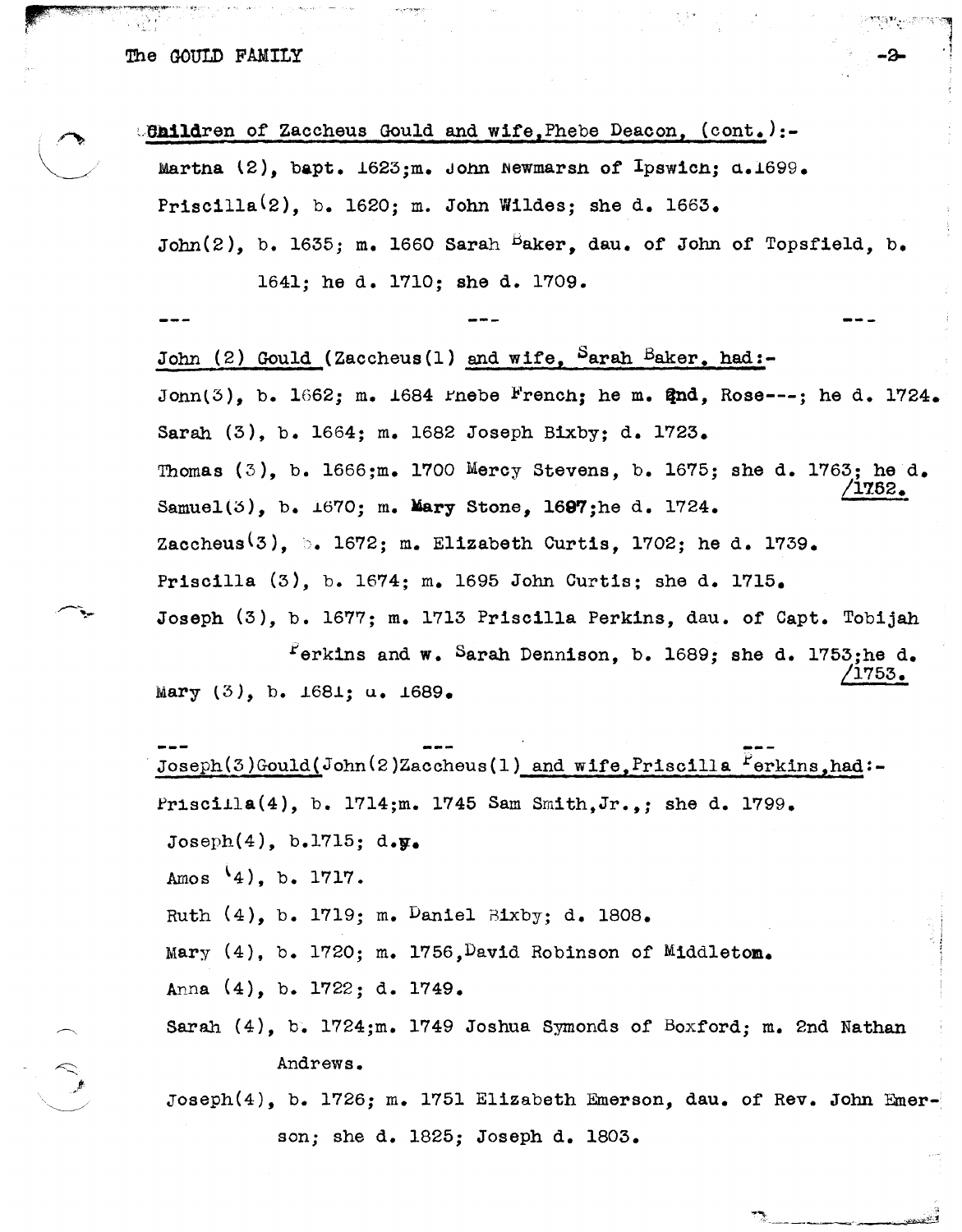Children of Joseph(3) Gould and wife, Priscilla Perkins, (  $cont.$ ):-Elizabeth(4), b. 1731; d. 1734. child (4), b. 1733; d. 1734.

-.. - --- Joseph(4) Gould ( Jos.  $(3)$  Jn.  $(2)$  Zach(1) and wife Elizabeth Emerson, had:  $m+1$ zabetn  $(5)$ , b. 1752; m. 1784, Stephen Perley. Joseph (5), b. 1753;d. 1767. Dorcas $(5)$ , b.-;d.y. David(5), b. 1756; m. 1778 §arah Bradstreet ,dau.of John Bradstreet and w. Elizabeth Fiske; he d. 1826. Priscilla  $(5)$ , b. 1757; m. 1796 John Longfellow of Byfield. Sarah (5), b. 1759; d.y. Mary (5), b. 1761; m. 1788 Elijah Averill. Emerson(5), b. 1763; m. Sarah----; she m. 2nd Jas.Covell. John(5), b. 1765; m. 1788 Sarah Lamson; m. 2nd., 1795, <sup>B</sup>etsy Stevens<sub>sof</sub>  $\frac{\text{Boxford}}{\text{/m. 3rd.}}$ a **Miss Clark.** Cornelius (5), b. 1767 in Topsfield; m. 1st Phebe Porter, daughter *ot*   $1812,$ Joseph; he m. 2nd., $/Lyd1a$  enkins, daughter of Joel  $\theta$  enking Lydia wenttto Boxford with Cornelius for 7 years and then they returned to make their home on the old farm which the "enkins heirs had sold to John Duke. The property lies on the Reading line. Think it was origina1liy a Russell property-sold to Jenkins-Duke- and then Gould. SARAH (5) 2nd., b. 1769; m. Phineas Perley.  $Abigail(5)$ , b. 1771; m. 1792 Peter Shaw of Beverly.

Joseph(5) 2nd., b.1773; m. 1794 Ruth Foster; m. 2nd., Catherine B.

Parker.

 $\frac{1}{2}$ 

-3-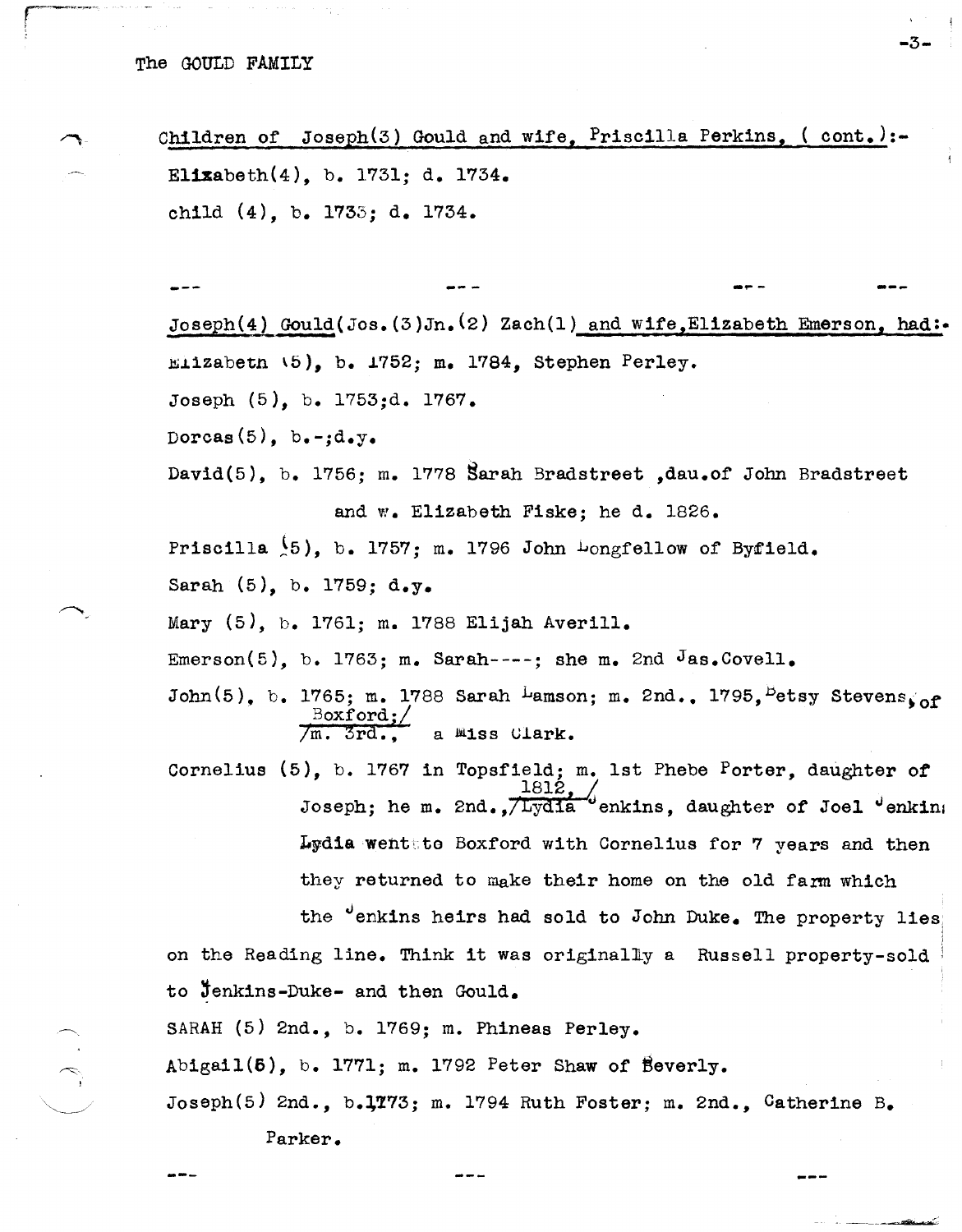$John(3)$ Gould(John(2) Zaccheus(1) and wife, Phebe French, had:-Phebe(4), b. 1685; m. Tim Curtis of Middleton and Andover.  $Mary$  (4), b. 1689; m. 1711 Thos. Standly of Attleboro. David **Exatel**(4), b. 1699 ;m. 1731 Lydia Averill; he m. 2nd.,1753, widow Lucy

Perkins; he d. 1766. lived in Topsfield. Solomon  $(4)$ , b. 1704; m.  $\ldots$  ; m. 2nd., widow Rebecca Bixby. Lydia (4), b. 1707; m. 1732 Samuel Stabdley.

 $\texttt{David}(4)$ Gould(John(3)(2)Zach(1) and wife,Lydia Averill, had:-Lucy(b), b.  $1757; m$ . 1778 Natn<sup>i</sup>l Golasmitn of Marblehead. Moses  $(5)$ , b. 1766; m. 1798 Anna  $\frac{11}{1000}$  lived in Boxford; had:-Moses(6), b.1800; m. Lydia Abbott Russell; he d. June 30.1845; she

> m. 2nd.; Moses left:-  $M$ elpomene $(7)$ Lydia Anne Faulkner(7) ; taught school here 1856; m. a  $M_f$ - Twitchell of Boxford.  $M_f$ - Twitchell of Boxford. Marion (7).

> > ---

---

-4-

Cornelius(5)Gould(Jos.(4-3)Jn.(2)Zach(1) and wife, Phebe  $\frac{1}{2}$ orter.had:- $U\text{a}rissa(6)$ , b.1791; m. 1818 Joseph Holt.  $P_{\text{phys}}$  (6), b. 1792; m. 1817 Oliver Kilham. Phebe (6), b. 1797; m. 1819 Isaac M. Tucker of Worcester. Joseph Porter(6), b. 1799; m. 1826 Lucy W. Peabody of Boxford, dau. of Oliver; lived in Middleton. Fanny (6). b. 1801; m. Abijah Flint.  $by$  2nd wife, Lydia Jenkins :-Barzillai  $(6)$ , b. 1814; m. Ruth Averill; he d. 1843; she m. 2nd., John Gillingham of Bradford,  $N_F$ . Henry Augustus $(6)$ , b. 1816; m. Sarah Batchelder,1837. Emerson  $(6)$ , b. 1818; m. Hannah Batchelder,1839; she was b. 1820-of Reading; he d. 1849.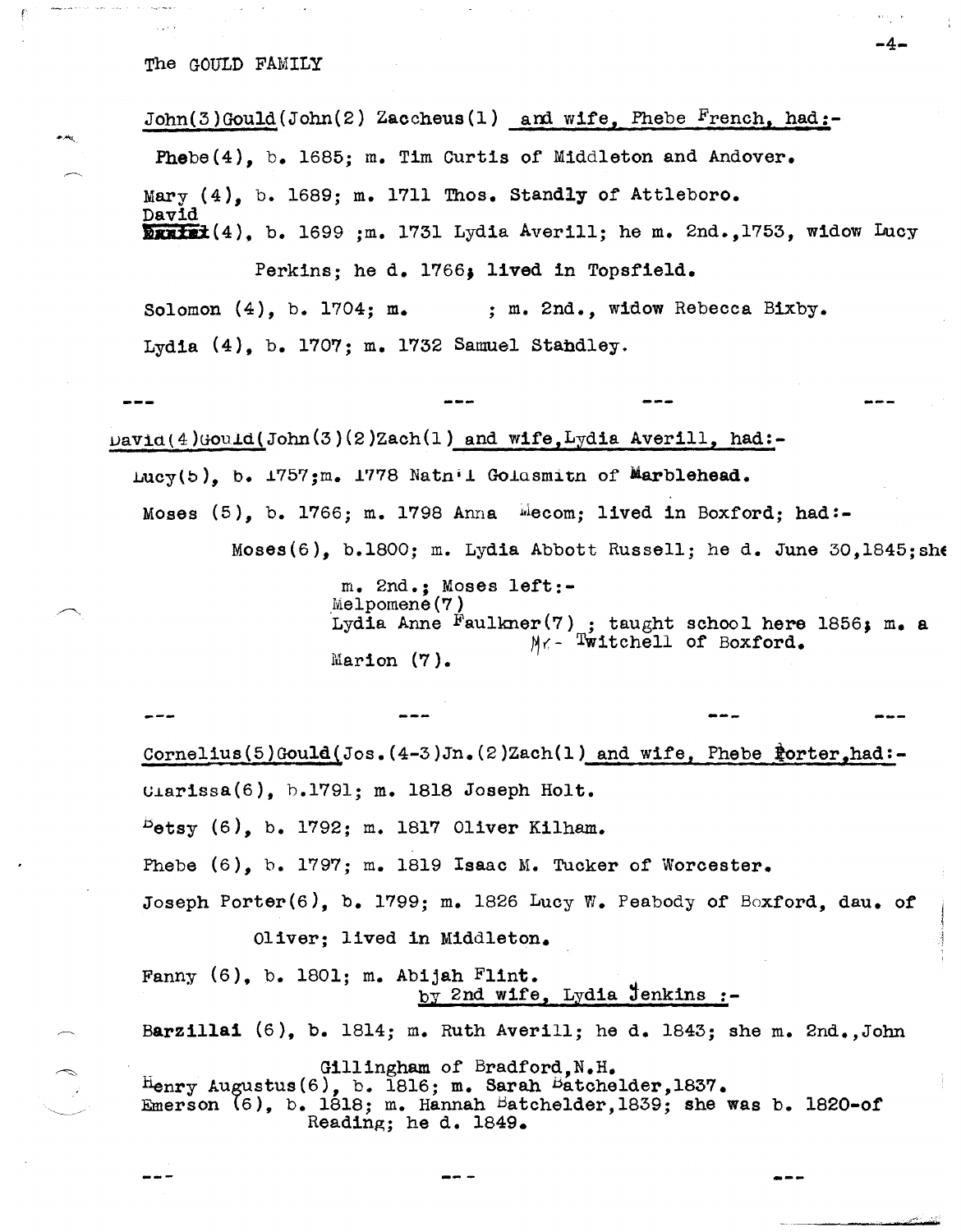r"·'~··

- $~$  Henry Augustus(6) Gould(Cornelius(5)Jos.(4-3)Jn.(2) and  $~$  arah Batchelder: Henry E. (7), b.1838 in No. Reading; m. 1861, Jan.l, Sara C. Mason, 22. daughter of Fred and  $M_{\text{ary}}$ ;  $\frac{\mu_{\text{enry}}}{\mu_{\text{enry}}}$  E. was a farmer.
	- Sarah A.  $(7)$ , b. in Reading,1839; m. April 8, 1858 Ben A. Eaton, cordwainer, age 22, of No.Reading, son of Nath and Olive; had:-Ella A.(8) b.1864; m. 2nd.,George Mason.

Augustus (7), b. 1842; d.y.

- Theodore F. (7), b. in Andover, Mar. 20,1846; m. Oct.9,1867, Jane H. Metcalf. 20. dau. of Wm. and  $^{M}$ argaret; she was b. in East Highgate, Vt.; he was a Blacksmith; lived in Reading.
- Mark F.  $(7)$ , b. April 3, 1849; a butcher; m. Sept. 21,1870, Alma F. Weston, 18, b. in No.Reading,dau. of Justin and Clara G.; they lived in Greenwood.
- Ella H. (7), b. Oct. 21, 1853; d. 1856.
- Ira R.  $(7)$ , b. 1856; d.y.
- Ida R. (7), b. Mar.16, 1856; m. April 8, 1875, Henry A. Russell, 22, son of Ammon and Abby.
- Milo Hovey  $(7)$ , b.Feb. 22, 1858; m. April 27,1880, Clara Estelle Batchelder of Reading, age 20, dau. of  $G$ eorge 0. and Esther R. (Worth); she d. at 28,  $\frac{M}{2}ar.5,1888$ ; he m. 2nd., July 3, 1889. Carrie B. (Allen)  $P$ almer, widow, age 30, daughter of Walter B. Allen and w. Eliza A. Findlay.

Asa Eincoln  $(7)$ , b. Aug. 25,1861;m. Jan. 29,1885 Rebecca M. Chandler, age 24, b. in Lovell, Me., dau. of  $B$  on H. and  $A$  ancy B. ( Hatch) Chandler; lived in No.Reading.

Ella A. (7), b.May 30, 1864.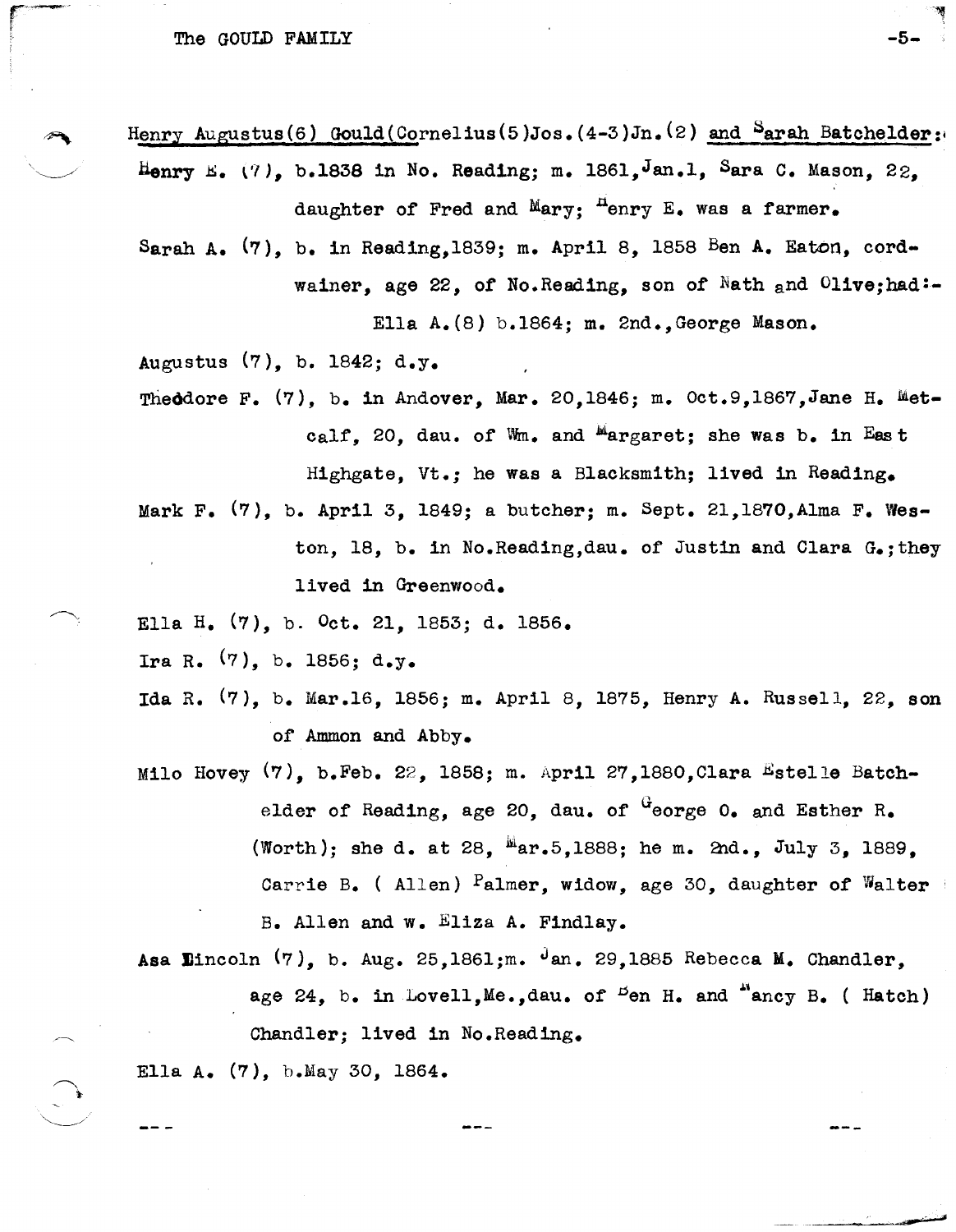Emerson(6)Gould(Cornelius(5)Jos.  $(4-3)$ Jn.  $(2)$  and Hannah Batchelder, had:nannan Mason(7), b. 1841; m. James A. Bancroft, b. 1834. Anna Amelia  $(7)$ , b. 1843; m. 1860  $P$ arker Nichols, b. 1839. Mary Susan (7), b. 1846; m. 1868 David Putnam, b. 1812. George Emerson  $(7)$ , b. 1848

-6-

Henry E. (7)Gould (Henry A. (6) Cornelius (5) and  $S_{\text{arah}}$  C. Mason, had:-Frederic  $(8)$ , b. Jan.15, 1864; d.y. Emma E. (8), b. Dec. 5, 1865; a teacher; m. Dec. 9, 1890, "arlan W. Whipple of Wheaton, Ill., age 25; a banker; b. in Dartmouth, son of Eliot and <sup>S</sup>amantha (Johnson)Whipple. Esther Maria  $(8)$ , b. Aug. 7, 1872 :-  $\sim$  Fronk Holf Fred Augustus  $(8)$ , b. Oct.5, 1874.

Theodore(7)Gould(Henry A. (6) Cornelius<sup>(5)</sup> and Jane Metcalf, had:-Flora Hanna  $\{8\}$ , b. Oct.13, 1869.

Milo H. (7) Gould ("enry A. (6) Cornelius (5) and Clara Batchelder, had: Florence Worth  $(8)$ , b. Feb.19,1885; d. July 3,1892.